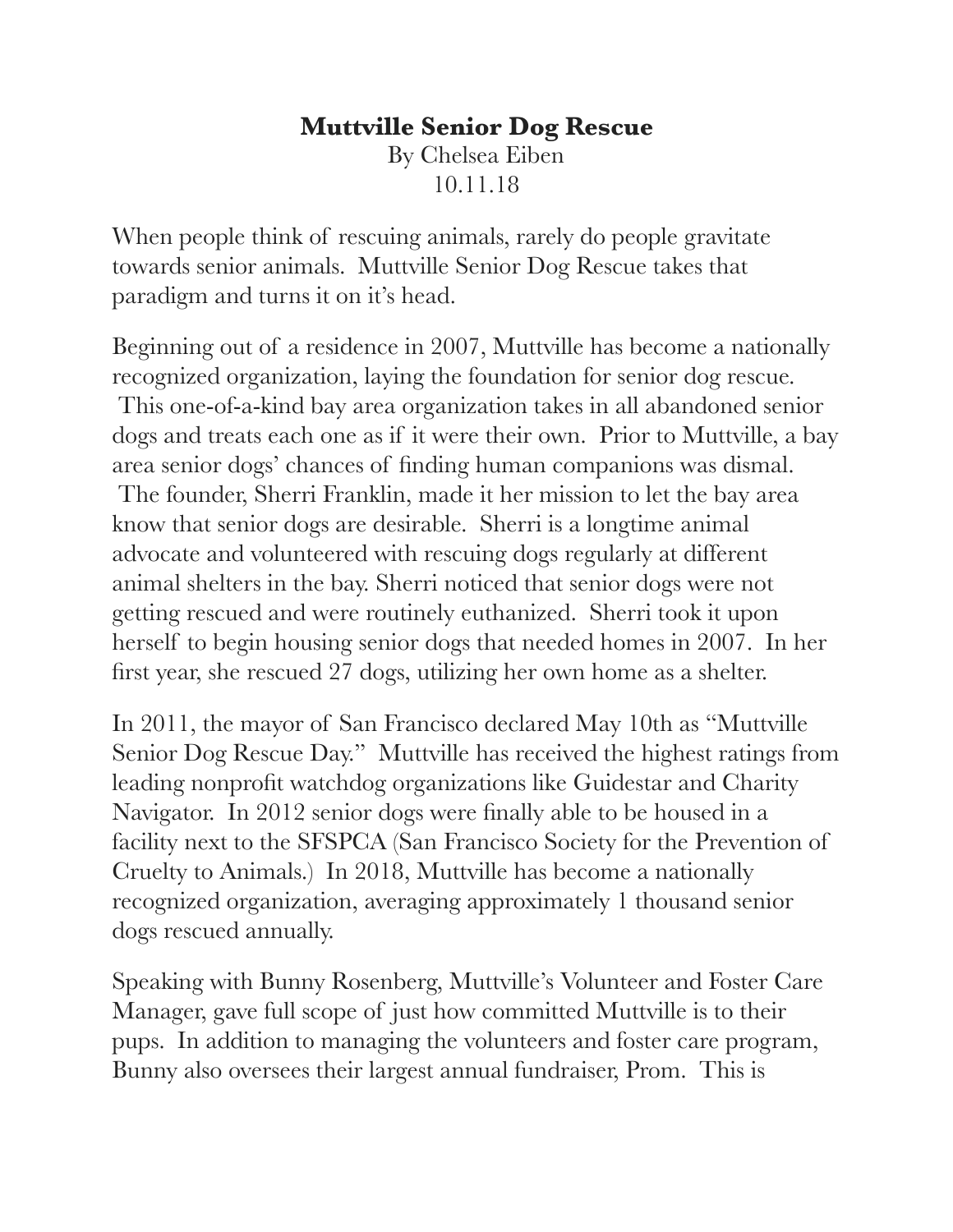exactly as it sounds - senior dogs dressed in Prom formal wear for all of people to gaze upon.

Bunny began her path with Muttville as a volunteer in 2012. She saw a car, a red VW Beetle, in the parking lot of her gym with a wrap about adopting senior dogs. It stuck in her mind. She decided to speak with the owner, Sherri Franklin. After that, Bunny adopted her first senior dog - a 12 year old Chihuahua named "Hemmy." Bunny never imagined she would like a Chihuahua, let alone an elderly one. However, after some encouragement from Sherri to at least meet with Hemmy, Bunny was sold on adopting him. Bunny said volunteering at Sherri's house Sundays was the highlight of her week. After 2 years of volunteering, Bunny was hired full-time for Muttville in 2014. In 2019, Bunny is being promoted to Director of Community Engagement, where she will continue to provide humane education with youth summer camps, through a partnership with SFPCA. She will also continue to grow the "seniors-for-seniors" program, aka Cuddle Club. They work with other non-rpofits like Little Brothers and Friends of the Elderly, here in San Francisco. Going to work feels like "Going to Disneyland" for Bunny and she even enjoys going to Muttville on her day's off. Bunny currently has 2 senior dogs, a 14-year old named "Small Fry" and an 18-year old pup named "Potato Chip."

When interviewing the founder, Sherri Franklin, it was clear that the person behind this unique organization has a heart of gold. Sherri wasn't sure in the beginning if her vision would be successful. Volunteers helped get the organization to where it needed to be. Muttville's goals are, and will continue to always be, about saving dogs. Their other current goals are to increase community outreach: pairing isolated senior citizens with senior dogs, called "Cuddle Club." Seniors have a field trip from different senior homes in the bay to Muttville and engage with the dogs. Muttville's second goal is to continue to grow humane education with youth, teaching humane empathy. Their third goal is to buy a facility that they can call their permanent "Forever Home" in San